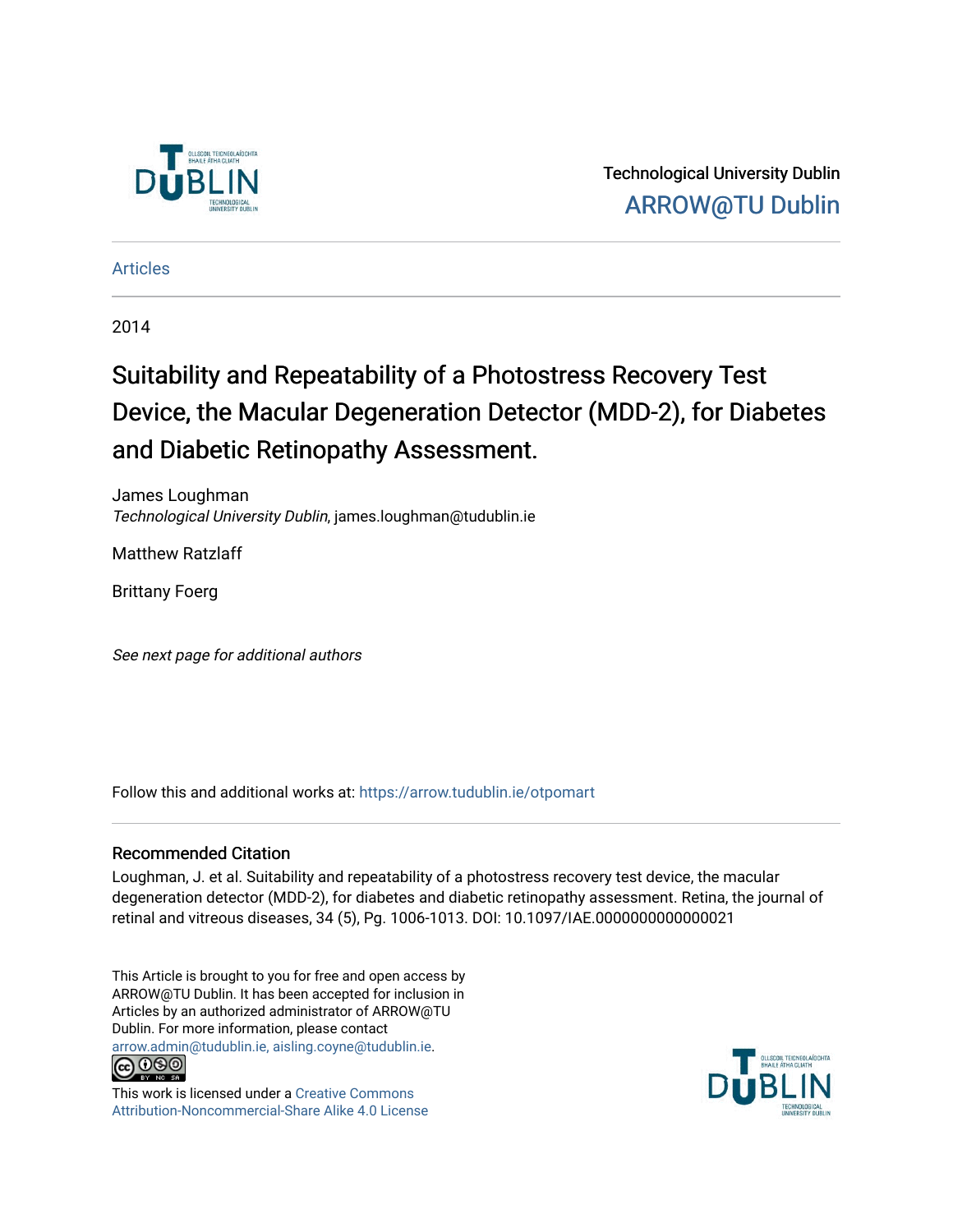## Authors

James Loughman, Matthew Ratzlaff, Brittany Foerg, and Paul Connell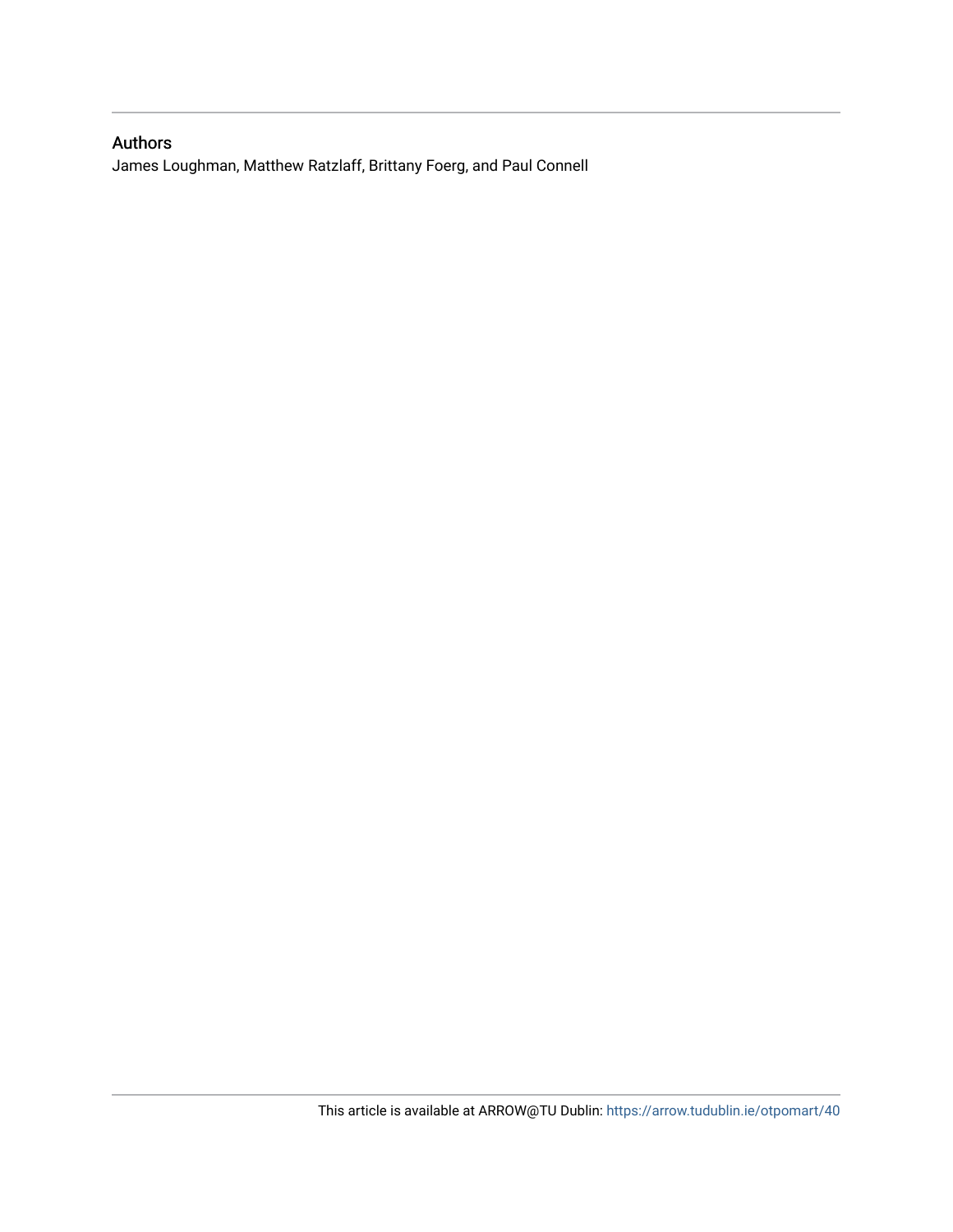### AUTHOR QUERIES

DATE 9/20/2013 JOB NAME IAE

ARTICLE 213285 QUERIES FOR AUTHORS Loughman et al

#### THIS QUERY FORM MUST BE RETURNED WITH ALL PROOFS FOR CORRECTIONS

- AU1) Please provide the department/unit (if any) in affiliations designated † and ‡.
- AU2) Please check whether the edits to the sentence "The statistical software package SPSS..." are correct and change if necessary.
- AU3) Please check whether the edits to the sentence "Pearson's correlation revealed..." are correct and change if necessary.
- AU4) Please provide editor names (if any), publisher name and location in reference 2.
- AU5) Please check the edits to reference 3.
- AU6) Please check journal title and volume number in reference 26 and change if necessary.
- AU7) Please check the edits made to year of publication in reference 33 and page range in reference 37.
- AU8) Please check the edits made to volume number in references 39, 40, and 42.
- AU9) Please spell out "DM" (if necessary) in the footnote of Table 1.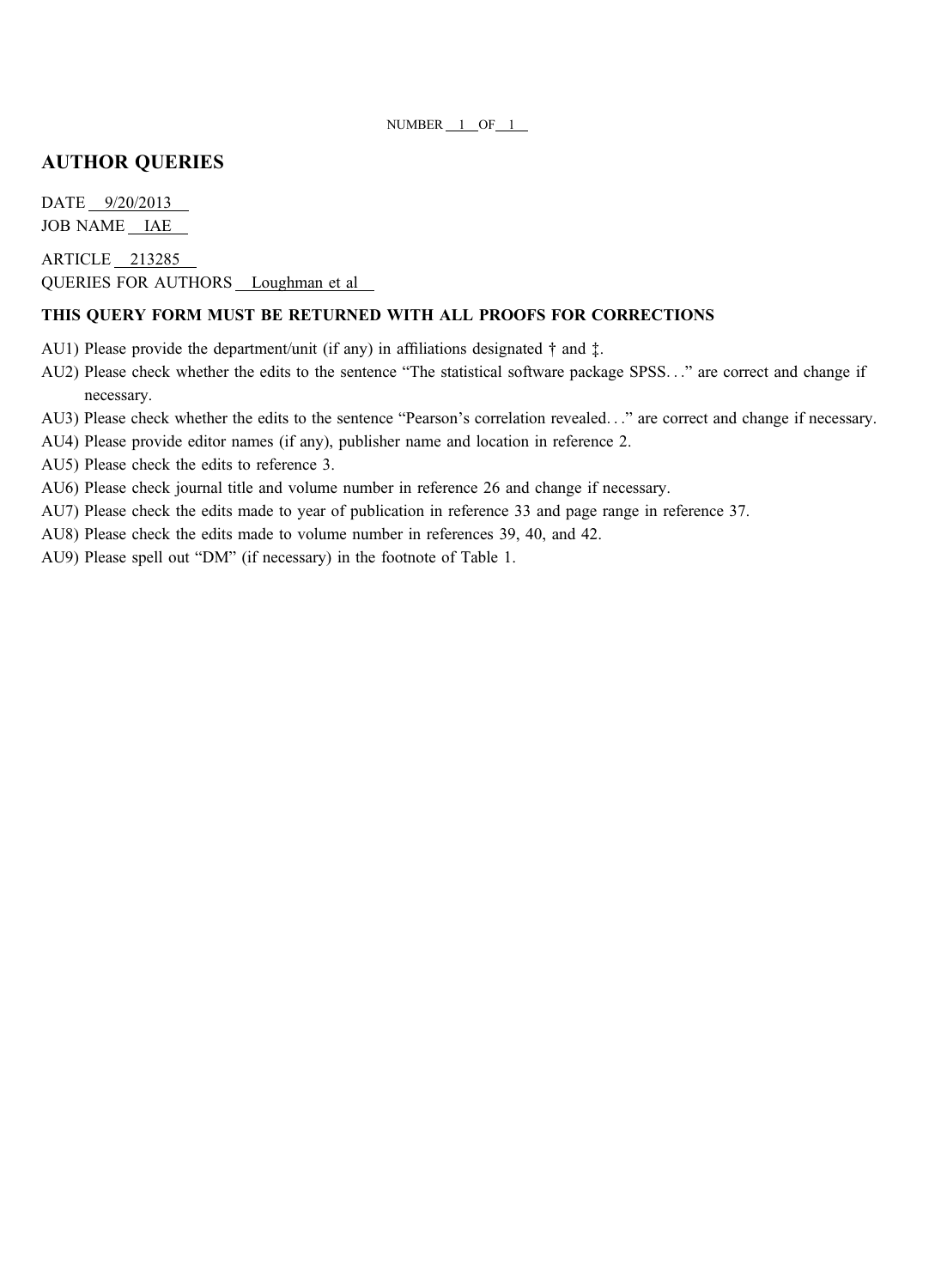# SUITABILITY AND REPEATABILITY OF A PHOTOSTRESS RECOVERY TEST DEVICE, THE MACULAR DEGENERATION DETECTOR (MDD-2), FOR DIABETES AND DIABETIC RETINOPATHY ASSESSMENT

JAMES LOUGHMAN, PHD,\*† MATTHEW RATZLAFF, BSC,‡ BRITTANY FOERG, BSC,\* PAUL CONNELL, MD‡

> Background: Diabetic retinopathy can result in impaired photostress recovery time despite normal visual acuity and fundoscopic appearance. The Macular Degeneration Detector (MDD-2) is a novel flash photostress recovery time device. In this study, we examine the repeatability of the MDD-2 in normal and diabetic subjects.

> Methods: One hundred and ninety one (90 women, 101 men) subjects were recruited and divided into 1 of the 3 study groups (normal controls,  $n = 40$ ; diabetes no retinopathy,  $n = 98$ ; nonproliferative diabetic retinopathy,  $n = 53$ ). Photostress recovery time was measured three times in the study eye using the MDD-2, each measurement separated by a 5-minute interval.

> Results: Repeated measures analysis of variance revealed no statistically significant learning or fatigue effects on intrameasurement repeatability for any group. Photostress recovery time measures were broadly similar and typically not statistically significantly different between study groups. The coefficient of repeatability reached clinically acceptable levels once the initial photostress recovery time measure, which demonstrated increased variability and latency compared with all subsequent measures, was excluded.

> Conclusion: The MDD-2 seems to provide repeatable photostress recovery time measurements among naive diabetic subjects. The device does not, however, seem capable of differentiating normal and nonproliferative diabetic eyes, and would not be suitable for inclusion in diabetic retinopathy screening protocol.

RETINA 0:1–8, 2013

The global population is aging and life expectancy<br>is increasing. Current lifestyle habits are leading to an epidemic in obesity and cardiovascular disease, including diabetes. $1-5$  Even in developing countries, where diabetic retinopathy (DR) has not been a historically significant cause of blindness, the demographic change and westernization of dietary and lifestyle

habits are creating an emerging disease profile that includes diabetes and DR. $6-8$ 

The development of ocular complications in diabetes is related to disease control and longevity. After 20 years, more than 75% of patients will have some form of  $DR<sup>9</sup>$  It has been suggested, however, that visual loss associated with the development of DR could be reduced for the majority of patients with proper and vigilant monitoring of diabetic eyes, and prompt treatment initiation where required.<sup>10</sup> Earlier detection and more effective management can delay disease progression, prevent debilitating sight loss, and thereby reduce future dependency on health care services. This is particularly important in light of the likely increase in visual impairment and blindness set to accompany increasing diabetes prevalence, $11$  and

From the \*Department of Optometry, School of Physics, College of Sciences and Health, Dublin Institute of Technology, Dublin, Ireland; †African Vision Research Institute, Faculty of Health Sciences, University of KwaZulu Natal, Durban, South Africa; and AQ : 1 ‡Mater Misericordiae University Hospital, Dublin, Ireland.

None of the authors have any financial/conflicting interests to disclose.

Reprint requests: James Loughman, PhD, Department of Optometry, School of Physics, College of Sciences and Health, Dublin Institute of Technology, Kevin Street, Dublin 8, Ireland; e-mail: [james.loughman@dit.ie](mailto:james.loughman@dit.ie)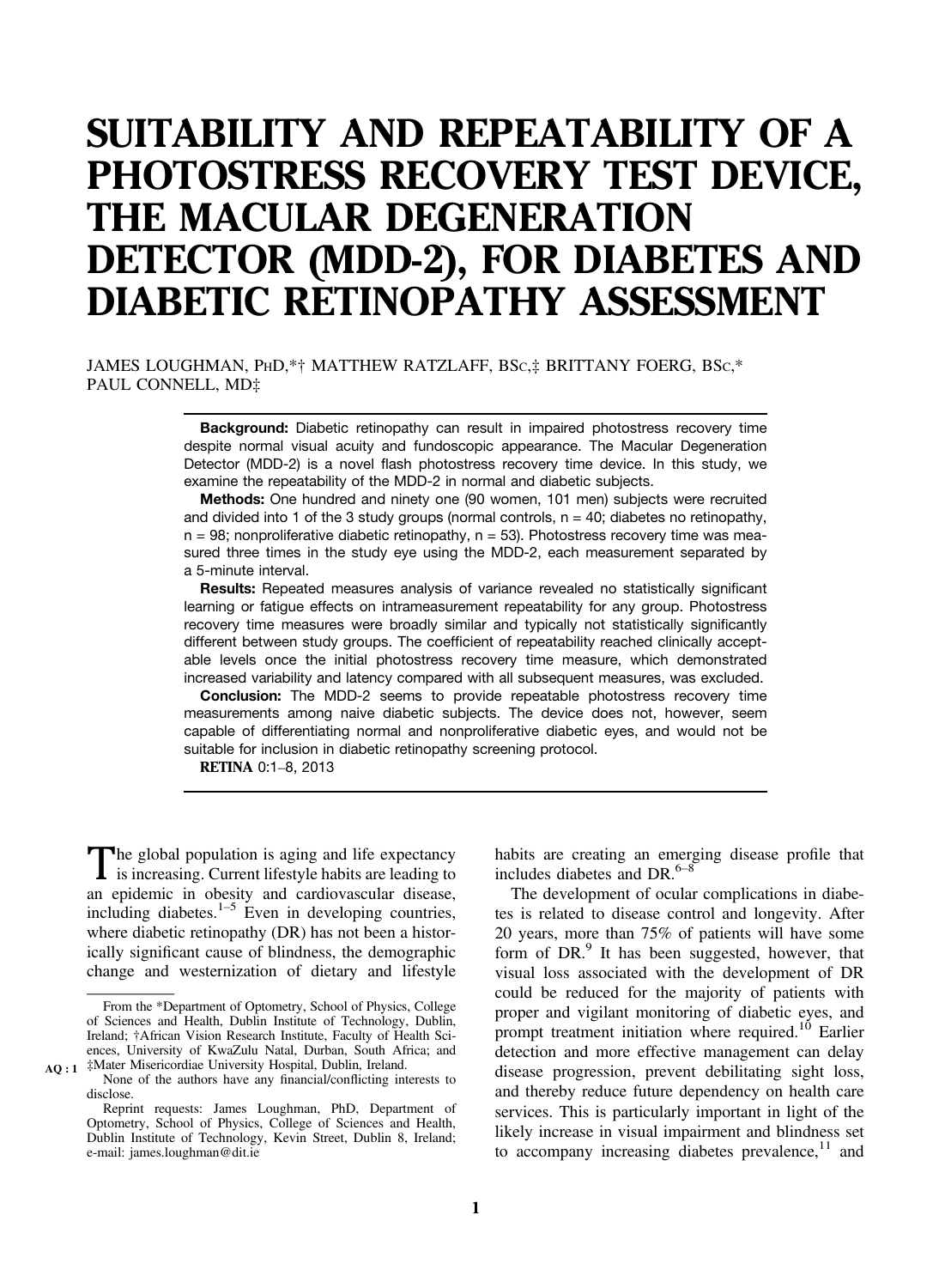the substantial personal and societal (including economic) costs associated with such avoidable visual impairment.<sup>12</sup> The possibilities for retarding disease progression including recent advances in pharmacologic management of diabetic maculopathy, best applied at the earliest stages of the development of abnormal pathology, further increase the priority that should be afforded to effective disease monitoring. $13-15$ 

Diabetic maculopathy is the most common cause of visual loss in diabetic patients. Visual acuity represents the most widely used test of visual, and in particular macular, function. Visual acuity alone, however, is an inadequate biomarker of visual function in macular disease, and can be relatively insensitive to the impact of functional deterioration in the early stages of diabetic macular disease.16,17 Alternative tests of visual function have, however, proved capable of isolating macular functional loss in cases where visual acuity remains normal, including contrast sensitivity, $17-20$  color vision, $^{21,22}$  and chromatic sensitivity. $^{23,24}$  In particular, photostress recovery has also been shown to be adversely affected by diabetic macular disease. $25-27$ 

Photostress recovery time (PSRT) describes the time required to regain normal visual function following exposure to intense light that bleaches the visual pigments and saturates the response of the macular photoreceptors, and thereby effects a transient loss of vision.28 Normal recovery is dependent on the underlying retinal photoreceptor and pigment epithelium function.<sup>29</sup> The Macular Degeneration Detector (MDD-2) is a novel flash photostress recovery device. This device has previously been shown to be capable of detecting functional vision loss in age-related macular degeneration and diabetic maculopathy.<sup>25</sup> It has also been shown to provide reproducible measurements in a young healthy population. $30$  No previous study, however, has explored the learning effect and repeatability of test measures among a diabetic population without maculopathy. In this study, we examine the repeatability of the MDD-2 in such a population in comparison to an age-matched normal population, as a means to determine 1) whether the device can provide clinically acceptable repeat test measures, and 2) whether diabetes, or nonproliferative DR in the absence of maculopathy, has an effect on PSRT compared with normal controls (NCs).

#### Materials and Methods

One hundred and ninety one subjects (90 women, 101 men) participated in this study which received local Research Ethics committee approval. Informed consent was obtained from each volunteer, and the experimental procedures adhered to the tenets of the Declaration of Helsinki.

Diabetic subjects were recruited from eligible retinal clinic attendees at the Mater Misericordiae hospital, Dublin, Ireland. Normal (nondiabetic) subjects were recruited at the National Optometry Centre at Dublin Institute of Technology, Dublin, Ireland. Subjects were assigned, on the basis of their diabetic and ocular health status, to 1 of the 3 study groups: diabetes no retinopathy,  $n = 98$  (48 women, 50 men); nonProliferative DR,  $n = 53$  (20 women, 33 men); NC,  $n = 40$  (22) women; 18 men). The following diabetes relevant information was recorded for each diabetic participant: diabetes duration (years), diabetes type, diabetes medication, and retinopathy grade (graded according to modified two-field Early Treatment Diabetic Retinopathy Study protocol; grade range, R0 M0–R2 M0). $31$ 

Generic inclusion criteria were as follows: subjects were to be over 18 years of age, and have LogMAR visual acuity better than 0.2 (6/9) in the study eye; and subjects were required to be able to identify the baseline numeric stimulus presented by the device without their refractive correction. For normal subjects, exclusion criteria included any sign of retinal or ocular abnormality and the presence of Type 1 or Type 2 diabetes. Subjects with diabetes were excluded if they exhibited signs of ocular comorbidity (e.g., agerelated macular degeneration, glaucoma, cataract), had previously undergone any form of treatment for DR or diabetic maculopathy, or if they exhibited any signs of proliferative retinopathy or maculopathy.

A computer generated LogMAR test chart (Thomson 2000 Pro; Thomson Software Solutions, Hatfield, United Kingdom) was used to determine LogMAR acuity. Iris color was recorded using an iris color classification scheme, with iris color matched to standard color photographs and classified into one of the five color categories (gray, blue, green, light brown, brown) as described by Seddon et al. $32$  Slitlamp indirect ophthalmoscopy and retinal photography (Zeiss Visucam Pro NM [Carl Zeiss Meditec, Germany], 45° field, 1 disk and 1 macula centered photograph) was conducted for all subjects.

Photostress recovery time was measured using the MDD-2 Macular Degeneration Detection device (Icandy Digital, LLC, FL). The MDD-2 is a relatively simple device, comprising a spectrally broadband xenon flash light source (with good short-term  $[\sim]1\%$ ] and long-term  $[\sim]3\%$ ] output stability), a UV and IR filter, and focusing (+8 diopters) lens. The test involves accurate identification (postflash photostress) of a large (0.41 radian/23.49° angular subtense) randomly generated number between 0 and 9. The target is viewed through a 12-mm central aperture in the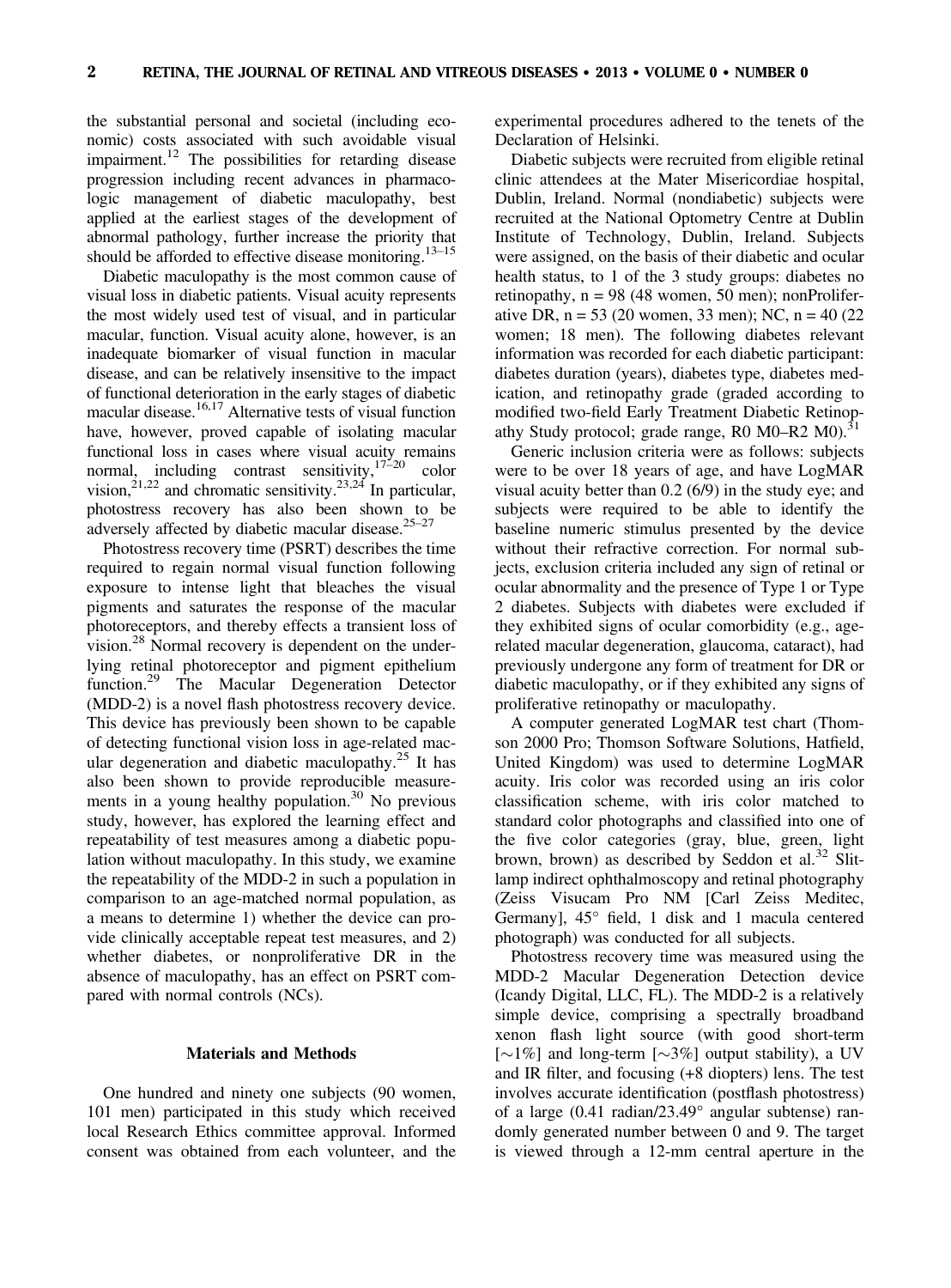flash tube. The  $200$ - $\mu$ second duration flash is generated by a xenon flash source, mounted inside the flash tube within the subject's field of view, extending across an angular subtense of 38° of visual angle.

All subjects recruited into the study were naive to the MDD-2 test. The nature of the test and stimuli were described in detail to each subject, and the subject was requested to confirm their understanding of the task. The flash tube was positioned against the test eye, and the subject was required to correctly identify a baseline, prephotostress, numeric stimulus without their refractive correction. Subjects were instructed to fixate centrally at the position of the prebleach stimulus, and to avoid blinking at the onset of the photostress flash. When ready to commence the test proper, the subject pressed a button on the device that initiated three concurrent processes: the arc flash photostress, the photostress recovery timer, and a new random number, which was displayed continuously until a recognition response was given. The subject was required to verbally identify the new number, and simultaneously, to press the same button on the device to cease the test at the instant when vision recovered sufficiently to allow number recognition.

The study eye was selected as the eye with better visual acuity, or in cases of equal acuity, the right eye was selected as standard. The PSRT measurement was conducted in the study eye, and repeated on two further occasions, each separated by a 5-minute interval, providing a set of 3 PSRT measures (PSRT 1, PSRT 2, and PSRT 3). Incorrect identification of the test stimulus, at baseline, resulted in exclusion from the study. A single incorrect response during the test phase was permitted (result discarded and test repeated after a 5-minute interval), but a second incorrect response resulted in exclusion from the study. Where both eyes met the study inclusion criteria, PSRT measures were also recorded for the fellow eye to facilitate intereye comparison.

AQ: 2 The statistical software package SPSS (version 20; SPSS, Inc, Chicago, IL) was used for analysis. Oneway analysis of variance was used to test for differences in study parameters between the groups. Repeated measures analysis of variance was used to test for learning or fatigue effects that might confound analysis of repeat measures in the study eye. Paired samples t-tests were used to test for PSRT differences between eyes. Pearson correlation coefficients were calculated to investigate the relationship between sequential measurements, and between eyes. Bland– Altman analysis and plots, and the limits of agreement, were used to quantify the agreement between repeat measures of PSRT.<sup>33</sup> Intrameasurement repeatability is expressed as a coefficient of repeatability, which was calculated as the standard deviation of the mean difference between measurements, and multiplied by 1.96. A 5% significance level was used throughout the analysis.

#### Results

All participants successfully identified the baseline pretest stimulus and advanced to the test phase of the investigation. Demographic and health status information, stratified according to study group, is presented in Table 1.

#### Intergroup Analysis

The mean (±standard deviation) visual acuity of each study group was: diabetes no retinopathy = log-The mean ( $\pm$ standard deviation) visual acuity of<br>each study group was: diabetes no retinopathy = log-<br>MAR −0.04 ( $\pm$ 0.10); DR = logMAR −0.06 ( $\pm$ 0.12); The mean (±standard deviation) visual acuity of each study group was: diabetes no retinopathy = log-MAR −0.04 (±0.10); DR = logMAR −0.06 (±0.12); NC = logMAR −0.06 (±0.10). One-way analysis of variance revealed no statistically significant differences in sex ( $P = 0.23$ ), iris color ( $P = 0.34$ ), or visual acuity ( $P = 0.70$ ) between the 3 study groups. Statistically significant differences were observed between groups, however, for age ( $P < 0.01$ ) and diabetes duration ( $P < 0.01$ ).

Mean (±standard deviation) PSRT for each of the 3 measurements in the study eye is presented in Table 2,  $\boxed{72}$ and demonstrates a trend toward improved PSRT with each sequential measurement in the study eye, with the most substantial improvement in PSRT immediately after the baseline test, between PSRT 1 and 2.

A statistically significant difference between groups was observed for PSRT 2 ( $P = 0.01$ ), but not for PSRT 1 ( $P = 0.13$ ) or PSRT 3 ( $P = 0.09$ ) measures. Posthoc analysis (Scheffe test) isolated the variance in the PSRT 2 measure to the nonproliferative DR group, whose PSRT times were statistically significantly shorter than those of the NC ( $P = 0.01$ ) and diabetes no retinopathy ( $P = 0.04$ ) groups. No other pairwise differences were observed.

#### Intragroup Analysis

Repeated measures analysis of variance, using a general linear model approach with age, sex, and iris color as covariates, demonstrated no significant differences between repeat PSRT measures for all subjects combined and for individual study groups (Combined:  $P = 0.86$ ; NC:  $P = 0.51$ ; diabetes no retinopathy:  $P = 0.74$ ; DR:  $P = 0.20$ —Greenhouse– Geisser correction for sphericity violation applied to all), which suggests the absence of a significant learning or fatigue effect, despite the gradual shortening of successive PSRT measures for each study group.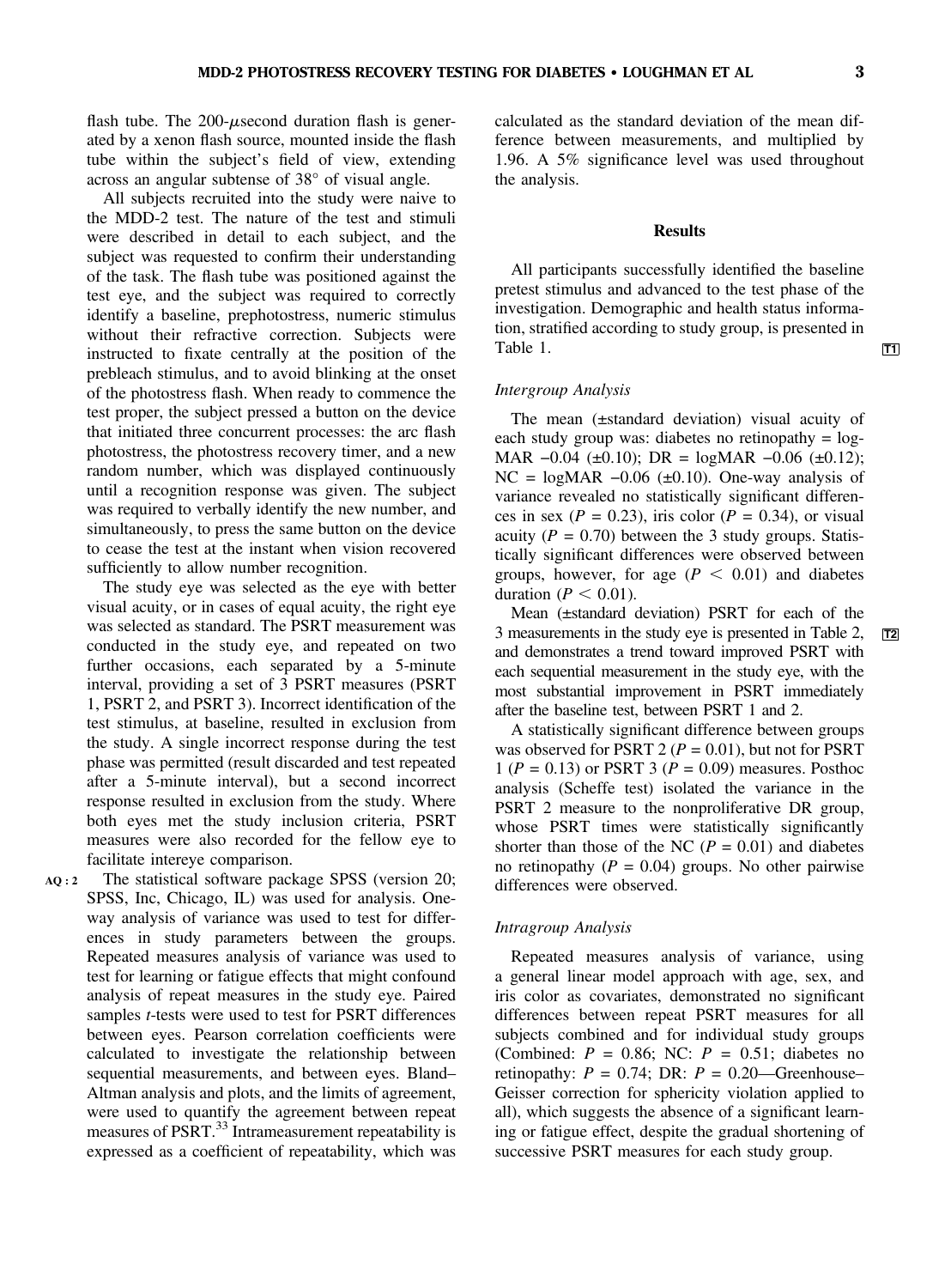| Characteristic                              | $NC (N = 40)$    | Diabetes No      | <b>Diabetes</b><br>Nonproliferative<br>Retinopathy ( $N = 98$ ) Retinopathy ( $N = 53$ ) | Statistical<br>Significance (ANOVA), P |
|---------------------------------------------|------------------|------------------|------------------------------------------------------------------------------------------|----------------------------------------|
| Sex $(\%)$                                  |                  |                  |                                                                                          |                                        |
| Male                                        | 45               | 51               | 62                                                                                       | 0.23                                   |
| Female                                      | 55               | 49               | 38                                                                                       |                                        |
| Age (Mean $\pm$ SD, years)                  | $56 \pm 10$      | $56 \pm 16$      | $49 \pm 10$                                                                              | < 0.01                                 |
| Iris Color (%)                              |                  |                  |                                                                                          |                                        |
| <b>Blue</b>                                 | 43               | 56               | 53                                                                                       | 0.34                                   |
| <b>Brown</b>                                | 15               | 16               | 19                                                                                       |                                        |
| Hazel                                       | 25               | 14               | 11                                                                                       |                                        |
| Green                                       | 17               | 14               | 19                                                                                       |                                        |
| Diabetes Type (%)                           |                  |                  |                                                                                          |                                        |
| Type 1                                      | 0                | $DM = 20$        | 55                                                                                       | < 0.01                                 |
| Type 2                                      | 0                | $DM = 80$        | 45                                                                                       |                                        |
| Diabetes Medication (%)                     |                  |                  |                                                                                          |                                        |
| <b>Insulin</b>                              | 0                | 20               | 47                                                                                       | < 0.01                                 |
| Oral HypoG                                  | 0                | 64               | 40                                                                                       |                                        |
| Combined                                    | 0                | 11               | 13                                                                                       |                                        |
| None                                        | 100              | 5                | 0                                                                                        |                                        |
| Diabetes Duration (Mean $\pm$ SD,<br>years) | 0                | $7.48 \pm 6.62$  | $15.63 \pm 9.56$                                                                         | < 0.01                                 |
| Visual Acuity                               | $-0.06 \pm 0.10$ | $-0.04 \pm 0.10$ | $-0.06 \pm 0.12$                                                                         | 0.70                                   |

AQ : 9 Table 1. Demographic, Anthropometric and Health Status Information of Study Participants

ANOVA, analysis of variance; Oral HypoG, oral hypoglycemics; SD, standard deviation.

AQ : 3 Pearson's correlation revealed a moderate-to-strong and statistically significant relationship between the 3 PSRT measures in the study eye, for all subjects com-

**F1** bined (r = 0.44–0.70,  $P < 0.01$  for all; Figure 1) and for grouped comparisons ( $r = 0.39{\text -}0.71$ ,  $P = 0.01{\text -}$ 0.04). Paired samples t-tests revealed no PSRT differences between the study and fellow eye for any subgroup ( $P > 0.05$  for all).

Bland–Altman analysis and plots were used to assess the agreement between successive PSRT measures in the study eye. The difference in mean recovery time between PSRT 2 and 3 in the study eye for all subjects (0.34 seconds), and limits of agreement are presented in

F2 Figure 2. The coefficient of repeatability for all subjects was 4.01 seconds, and for 59% of the subjects, the difference in recovery time between PSRT 2 and PSRT  $3 \text{ was } \leq 1 \text{ second } (\leq 2 \text{ seconds for } 80\% \text{ of the subjects}),$ indicating good within-eye repeatability. The difference in mean recovery time and coefficient of repeatability, calculated for individual study groups, closely aligns

to the overall figures (mean differences range, 0.2– 0.6 seconds; coefficient of repeatability range, 3.92– 4.12 seconds). When comparing PSRT 1 with PSRT 3, the mean difference between recovery time measures is significantly larger (range, 2.4–3.4 seconds across study groups) and the coefficient of repeatability is significantly poorer for the overall group at 6.29 seconds, and across individual study groups. In addition, differences between recorded recovery times were  $\leq 1$  second for only 38% of the subjects, indicating poorer repeatability when using the initial PSRT 1 as the baseline value.

#### Relationship Between Photostress Recovery Time and Other Variables

Independent samples t-tests revealed no significant effect of gender ( $P = 0.26{\text -}0.96$  across study groups), iris color ( $P = 0.06 - 0.98$  across study groups), or diabetes type  $(P = 0.05 - 0.36$  across study groups) on any

|  |  |              |  | Table 2. Mean PSRT For the First (PSRT 1), Second (PSRT 2), and Third (PSRT 3) Measurements in the Study Eye Across |  |  |
|--|--|--------------|--|---------------------------------------------------------------------------------------------------------------------|--|--|
|  |  | Study Groups |  |                                                                                                                     |  |  |

|                   | NCs<br>Mean $\pm$ SD (s) | Diabetes No Retinopathy<br>Mean $\pm$ SD (s) | Diabetes Nonproliferative<br>Retinopathy<br>Mean $\pm$ SD (s) | Statistical<br>Significance (ANOVA) |
|-------------------|--------------------------|----------------------------------------------|---------------------------------------------------------------|-------------------------------------|
| PSRT 1            | $9.94 \pm 3.56$          | $8.98 \pm 3.52$                              | $8.33 \pm 3.27$                                               | 0.13                                |
| PSRT 2            | $7.63 \pm 2.85$          | $7.16 \pm 2.84$                              | $6.04 \pm 1.44$                                               | 0.01                                |
| PSRT <sub>3</sub> | $7.03 \pm 2.41$          | $6.77 \pm 2.91$                              | $5.90 \pm 2.36$                                               | 0.09                                |

ANOVA, analysis of variance; s, seconds; SD, standard deviation.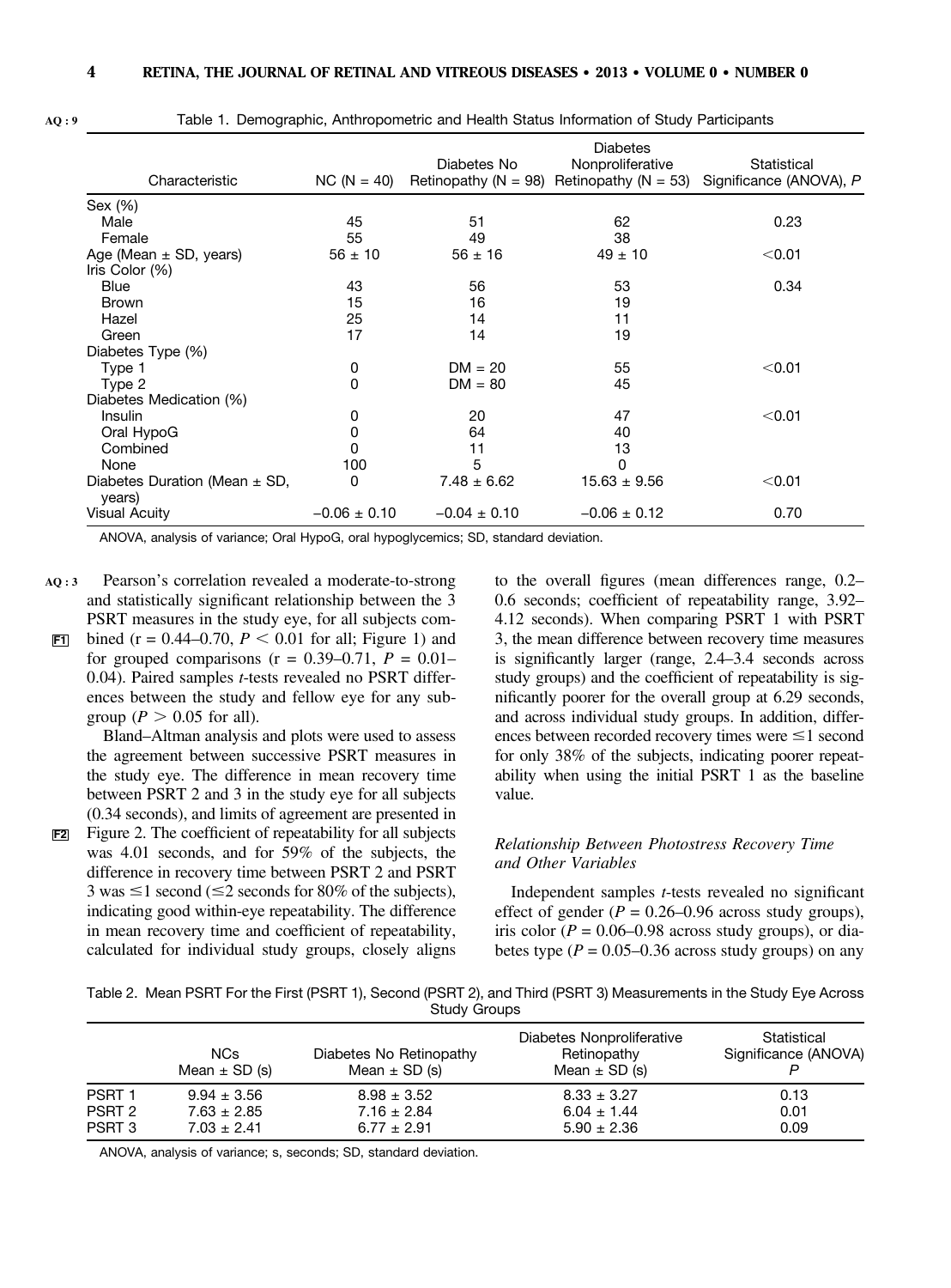





Fig. 2. Bland-Altman plot showing mean difference and 95% limits of agreement (0.34  $\pm$ 4.01 seconds) for repeat measurements in the study eye (PSRT 2 and PSRT 3) for the overall subject group.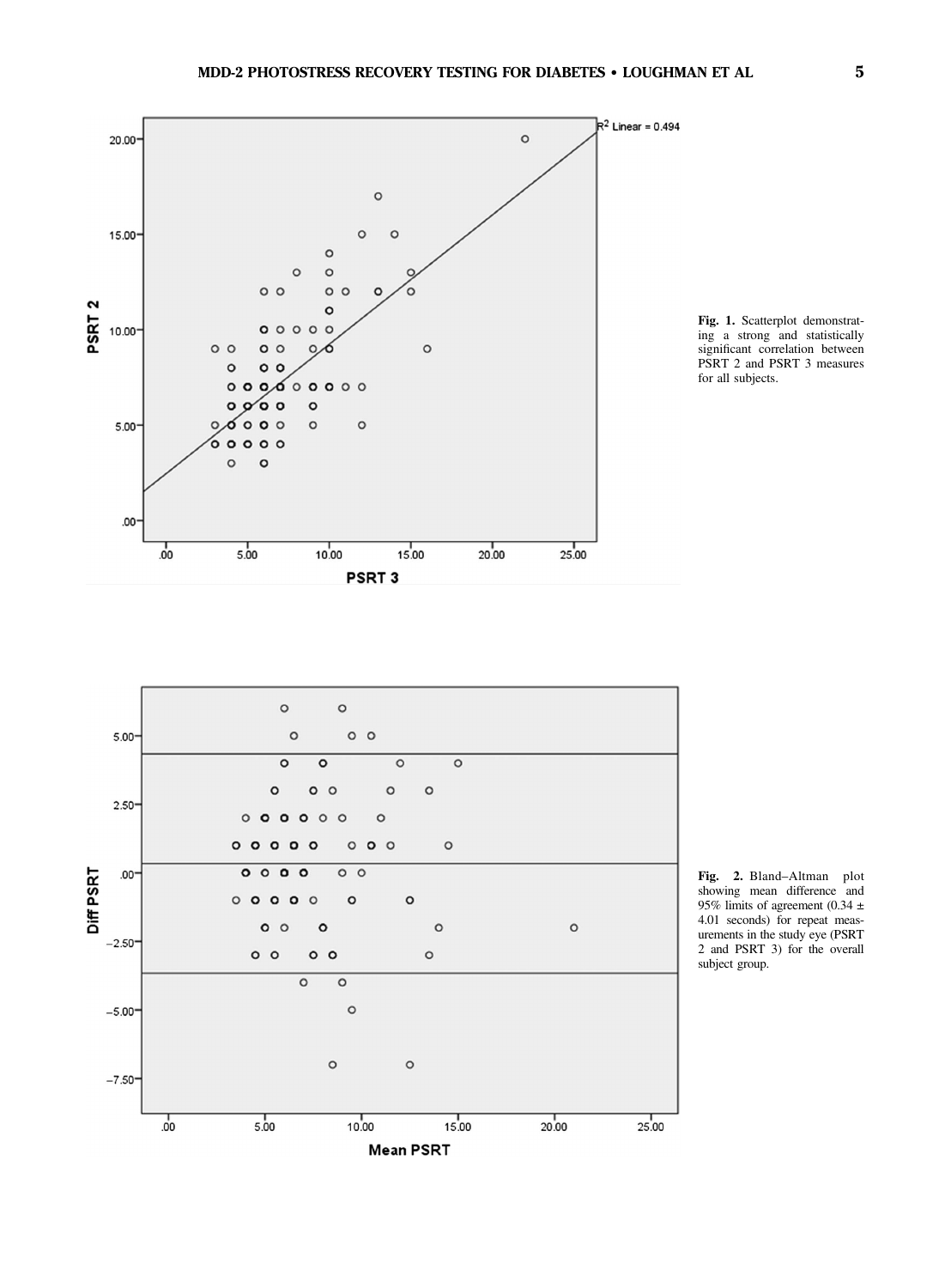of the 3 PSRT measures. Pearson's correlation, controlling for age and diabetes duration, revealed no significant relationship between PSRT and visual acuity of the 3 PSRT measures. Pearson's correlation, controlling for age and diabetes duration, revealed no significant relationship between PSRT and visual acuity overall ( $r = -0.05$ ,  $P = 0.54$ ) and across study groups trolling for age and diabetes duration, revealed no significant relationship between PSRT and visual acuity overall ( $r = -0.05$ ,  $P = 0.54$ ) and across study groups ( $r = -0.03-0.09$ ,  $P = 0.41-0.90$ ). A statistically significant relationship was found, however, between PSRT **F3** and age overall, Figure 3 ( $r = 0.15{\text -}0.25$ ,  $P = 0.001{\text -}$ 0.04), and for the NC subgroup for all 3 PSRT measures (r =  $0.37-0.45$ ,  $P = 0.003-0.04$ ). For diabetes subgroups, however, the relationship with age was not statistically significant ( $P > 0.05$ ), other than for PSRT 1 measure in the DR subgroup ( $r = 0.34$ ,  $P =$ 0.02).

#### **Discussion**

Photostress recovery devices including the Scotometer,<sup>34</sup> the Brightness Acuity Test,<sup>35</sup> and the Eger Macular Stressometer,<sup>36</sup> have been developed for the assessment of ocular health but none have translated into routine clinical practice. More traditional devices including the ophthalmoscope and automated perimeter have also been adapted to provide PSRT meas $ures, <sup>37,38</sup>$  but as of yet no device or technique has provided a universally acceptable and repeatable PSRT test that is capable of detecting disease presence or monitoring progression.

It has previously been shown that PSRT is adversely affected by conditions affecting the macula, including central serous retinopathy, $39 \text{ age-related}$  macular degeneration,<sup>25</sup> and diabetic maculopathy.<sup>25–27</sup> Disruption of the retinal pigment epithelium–retina relationship, because of serous retinal detachment or macular edema for example, has been shown to be an important factor in the prolongation of PSRT in such macular disease.<sup>40</sup> Importantly, PSRT deficits have been observed in asymptomatic subjects where visual acuity is relatively preserved, indicating that a suitably designed test might provide an effective indicator of early disease or disease progression.<sup>41</sup>

This study is the first to explore the effect of diabetes including nonproliferative DR, on PSRT in comparison to NCs, and to evaluate the repeatability of PSRT measures among naive subjects with and without nonproliferative DR. The trend toward shorter PSRT measures on repeat testing is in general agreement with previous observations among younger participants, although the trends were not statistically significant in this study. $30 \text{ Similar trends have been}$ observed for other devices, such as the Eger Macular Stressometer, which was shown to provide repeatable results and a subtle shortening of PSRT on repeat testing.<sup>36</sup> The general recommendation, however, that a single practice measure is sufficient to overcome any possible learning effect, and thereby facilitates a valid



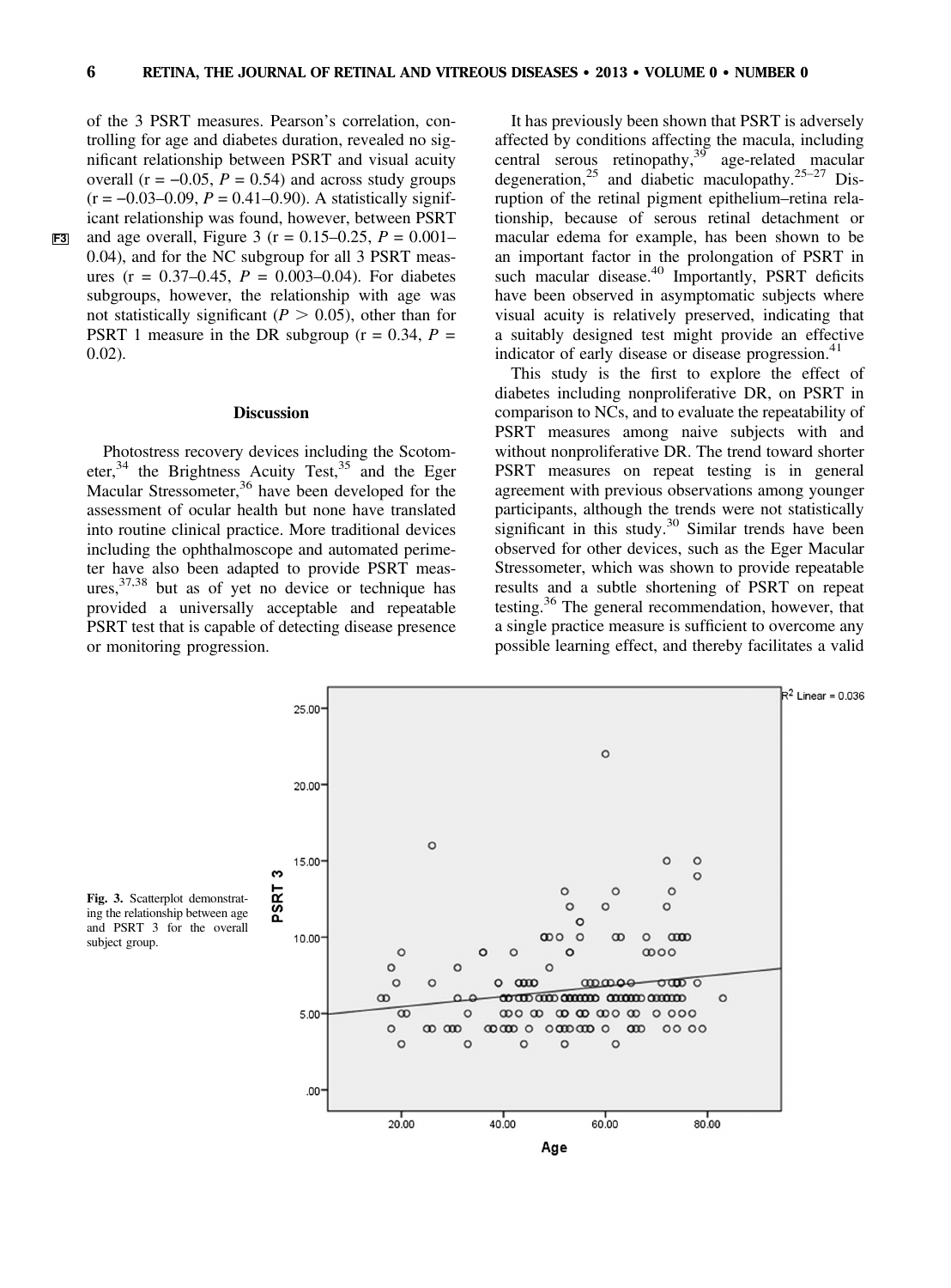baseline PSRT measure would seem applicable across both younger and older populations with and without nonproliferative DR.

It is interesting to note the shorter PSRT measures obtained in both diabetic subgroups, in particular the DR group, when compared with NCs for all three PSRT measures in the study eye. These differences were largely nonsignificant from a statistical perspective, and certainly insignificant from a clinical perspective. The observed differences most likely reflect the age differences observed between the study groups, given that the DR group was statistically younger than the other two groups, and that the NC subgroup exhibited a positive and significant association between PSRT and age. The age differences observed in the NC subgroup, and for the overall study sample, are in general agreement with previous observations on the relationship between PSRT measures and age.34,41,42 In addition, the mean PSRT of the NC group observed herein  $(7.03 \pm 2.41)$  seconds for PSRT 3) is longer than that previously observed in a younger (mean age, 35 years) normal cohort using the same device  $(5.11 \pm 1.51$  seconds for PSRT 3).<sup>30</sup> In the absence of any age-defined normative values for the device, such age dependency is of clinical relevance and suggests that eye health practitioners should interpret individual PSRT measures with caution, except where evidence exists of intereye asymmetry or elongation of PSRT over time on repeated measures. Of note, PSRT was also measured in the fellow eye in this study where eligible and no intereye differences were observed for any PSRT measure, which could prove diagnostic for unilateral disease.

These findings suggest that neither the diabetes condition itself nor the presence of nonproliferative DR as a consequence has an adverse effect on PSRT as measured using this flash recovery device. The device would not, therefore, seem capable of detecting the presence of diabetes or nonproliferative DR, or distinguishing such eyes as distinct from those of normal persons without diabetes. These findings are somewhat in agreement with previous observations of the impact of early DR on macular recovery dynamics made using alternate methods. The recovery times among subjects with background DR were comparable with those observed among NCs using a macular photostress test,<sup>43</sup> whereas the Eger Macular Stressometer proved similarly incapable of detecting functional losses associated with DR and other ocular diseases.<sup>36</sup> Macular recovery measured using nyctometry has, however, been shown to be impaired in early DR.<sup>26,27</sup>

The presence of diabetic maculopathy, however, has previously been shown to elongate PSRT measures and also to cause a prolongation of PSRT on 5-minute repeat testing. Among subjects with diabetic macular edema, PSRT measures using the same MDD-2 device averaged in excess of 20 seconds, more than 3 times the average measures obtained here, for diabetic subjects without maculopathy. $25$  These allied findings suggest that the flash recovery device is sensitive to macular changes, and furthermore, that photostress losses in patients with diabetes are particular to the development of diabetic maculopathy, the most common cause of visual impairment. This is an important finding given that the instrument design is not intuitively suited to the isolation of macular function and recovery dynamics (the flash area [38°] and stimulus size [23°] extend significantly beyond the central macular area).

The findings of this study suggest that the MDD-2 may not be sensitive to diabetes, although the device provides repeatable PSRT measures among normal and diabetic subjects, with or without nonproliferative DR. As such, the value of the device would seem limited to the transition to more advanced diabetic or other forms of maculopathy, and therefore it is not of tremendous value as a DR screening tool. Further research is required to determine whether the device is a useful tool for longitudinal assessment of macular function in diabetes and other ocular diseases that present a risk to macular integrity, and whether it is useful as an outcome measure in evaluating therapeutic interventions.

Key words: photostress recovery, diabetic retinopathy, maculopathy, repeatability, MDD-2.

#### References

- 1. Resnikoff S, Pascolini D, Ety'ale D, et al. Global data on visual impairment in the year 2002. Bull World Health Organ 2004; 82:844–851.
- 2. Aiello LM, Cavallerano JD, Aiello LP, et al. Diabetic Retinopathy. Retina Vitreous Macula. 1999;2:316-344. AQ: 4
- 3. World Health Organization. Prevention of Blindness From Diabetes Mellitus. Report of a WHO Consultation in Geneva, Switzerland, 9–11 November 2005. Geneva, Switzerland: World Health Organization; 2006. AQ: 5
- 4. Bhavsar AR, Emerson GG, Emerson MV, et al. Epidemiology of Diabetic Retinopathy. New York, NY: Springer; 2010.
- 5. Zhang X, Saaddine JB, Chou CF, et al. Prevalence of diabetic retinopathy in the United States, 2005-2008. JAMA 2010;304: 649–656.
- 6. Williams R, Airey M, Baxter H, et al. Epidemiology of diabetic retinopathy and macular oedema: a systematic review. Eye (Lond) 2004;18:963–983.
- 7. Gupta R, Kumar P. Global diabetes landscape-type 2 diabetes mellitus in South Asia: epidemiology, risk factors, and control. Insulin 2008;3:78–94.
- 8. Wild S, Roglic G, Green A, et al. Global prevalence of diabetes, estimates for the year 2000 and projections for 2030. Diabetes Care 2004;27:1047–1053.